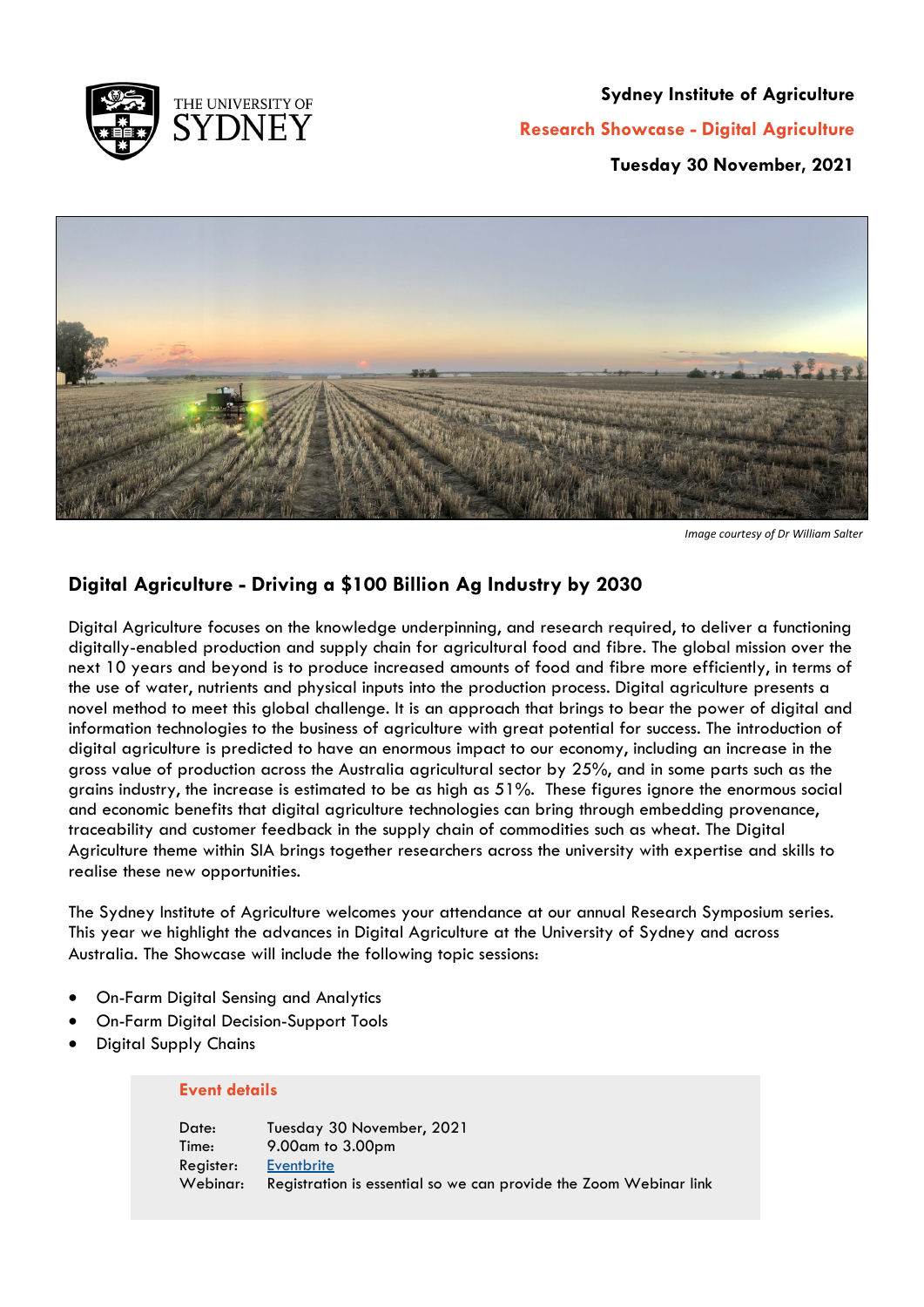## **Sydney Institute of Agriculture Research Showcase - Digital Agriculture**

## **Program**



| <b>Time</b>                                                                                                                                      | <b>Presentation</b>                                                                                                                                                                                       |  |
|--------------------------------------------------------------------------------------------------------------------------------------------------|-----------------------------------------------------------------------------------------------------------------------------------------------------------------------------------------------------------|--|
| 9.00 <sub>cm</sub>                                                                                                                               | Welcome<br>Professor Brent Kaiser - Director, Sydney Institute of Agriculture<br>Introduction<br>Professor Tom Bishop - Theme Leader, Digital Agriculture, Sydney Institute of Agriculture                |  |
|                                                                                                                                                  |                                                                                                                                                                                                           |  |
| 9.10am                                                                                                                                           | <b>Opening: NSW Government and Digital Agriculture</b><br>Professor Hugh Durrant-Whyte - NSW Chief Scientist & Engineer                                                                                   |  |
| Session 1: On-Farm Digital Sensing and Analytics<br>Chair: Professor Tom Bishop                                                                  |                                                                                                                                                                                                           |  |
| 9.30 <sub>am</sub>                                                                                                                               | Making the most of agricultural data for research impact and innovation<br>Associate Professor Helen Thompson - Director, Centre for eResearch and Digital Innovation, Federation<br>University Australia |  |
| 9.50 <sub>cm</sub>                                                                                                                               | Digifarm. From clouds to paddocks<br>Associate Professor Guy Roth - Director of Northern Agriculture, University of Sydney                                                                                |  |
| $10.05$ am                                                                                                                                       | The use of remote monitoring technologies in large scale commercial beef production<br>Christie Pearson - PhD Candidate, University of Sydney                                                             |  |
| $10.15$ am                                                                                                                                       | Development of weed recognition technologies for ginger crop production<br>Dr William Salter, Postdoctoral Research Fellow in Weed Science, University of Sydney                                          |  |
| 10.30am                                                                                                                                          | Estimating soil organic carbon content in-situ with a spectropenetrometer<br>Dr Edward Jones - Research Associate, University of Sydney                                                                   |  |
| $10.45$ am                                                                                                                                       | <b>GRDC's investment in digital agriculture</b><br>Liam Ryan - Manager of Transformational Technologies, Grains Research and Development Corporation                                                      |  |
| 11.00am                                                                                                                                          | <b>Break (30 minutes)</b>                                                                                                                                                                                 |  |
| <b>Session 2: On-Farm Digital Decision-Support Tools</b><br>Chair: Associate Professor Brett Whelan, Precision Agriculture, University of Sydney |                                                                                                                                                                                                           |  |
| 11.30am                                                                                                                                          | Mapping the impact of weather and soil constraints on wheat yield across the Murray-Darling Basin<br>with interpretive machine learning                                                                   |  |
|                                                                                                                                                  | Dr Patrick Filippi - Postdoctoral Research Associate, Precision Agriculture, University of Sydney                                                                                                         |  |
| 11.45 am                                                                                                                                         | Future farm: improving decisions for targeted nitrogen management                                                                                                                                         |  |
|                                                                                                                                                  | Dr Mario Fajardo - Future farm Postdoctoral Research Fellow, University of Sydney                                                                                                                         |  |
| 12.00noon                                                                                                                                        | SoilWaterNow: soil water nowcasting for the Australian grains industry                                                                                                                                    |  |
|                                                                                                                                                  | Dr Niranjan Wimalathunge - Postdoctoral Research Fellow, University of Sydney                                                                                                                             |  |
| 12.15pm                                                                                                                                          | On-farm digital decision-support tools to reduce mortality in ewes and lambs                                                                                                                              |  |
|                                                                                                                                                  | Greg Sawyer - PhD Candidate, University of Sydney                                                                                                                                                         |  |
| 12.25pm                                                                                                                                          | Digital regenerative agriculture                                                                                                                                                                          |  |
|                                                                                                                                                  | Tom O'Donoghue - PhD Candidate, University of Sydney                                                                                                                                                      |  |
| 12.35pm                                                                                                                                          | <b>Break (40 Minutes)</b>                                                                                                                                                                                 |  |